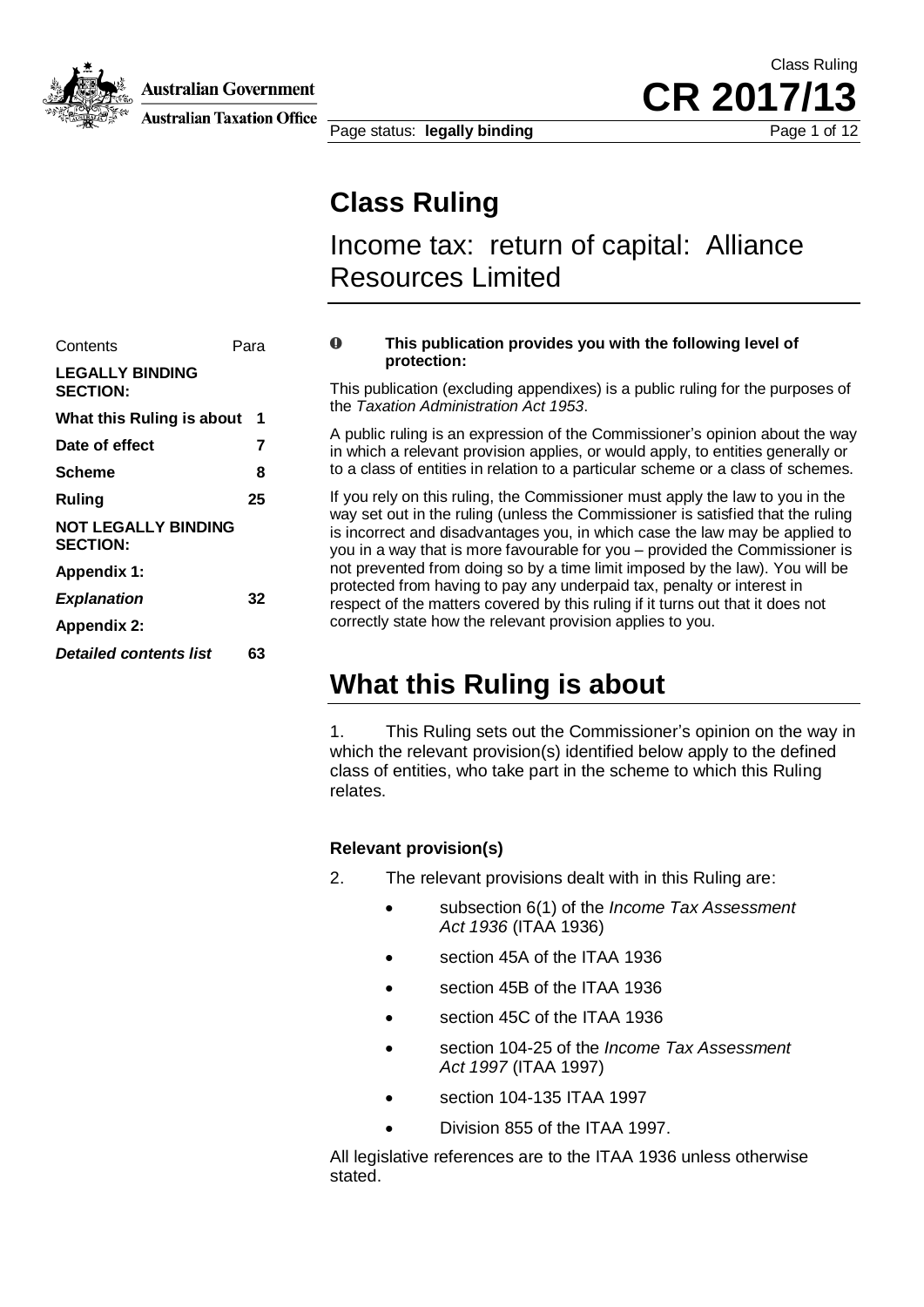#### **Class of entities**

3. The class of entities to which this Ruling applies is the holders of ordinary shares in Alliance Resources Limited (Alliance) who:

- were registered on the Alliance share register on the Record Date being 23 November 2016
- were entitled to participate in the return of capital
- held their Alliance shares on capital account, that is, neither as revenue assets (as defined in section 977-50 of the ITAA 1997) nor as trading stock (as defined in subsection 995-1(1) of the ITAA 1997
- are not subject to the taxation of financial arrangements rules in Division 230 of the ITAA 1997 in relation to gains and losses on their Alliance shares.

(**Note:** Division 230 of the ITAA 1997 will generally not apply to individuals, unless they have made an election for it to apply to them.)

In this Ruling, a person belonging to this class of entities is referred to as an 'Alliance Shareholder'.

#### **Qualifications**

4. The Commissioner makes this Ruling based on the precise scheme identified in this Ruling.

5. The class of entities defined in this Ruling may rely on its contents provided the scheme actually carried out is carried out in accordance with the scheme described in paragraphs 8 to 24 of this Ruling.

6. If the scheme actually carried out is materially different from the scheme that is described in this Ruling, then:

- **•** this Ruling has no binding effect on the Commissioner because the scheme entered into is not the scheme on which the Commissioner has ruled
- this Ruling may be withdrawn or modified.

## **Date of effect**

7. This Ruling applies from 1 July 2016 to 30 June 2017. The Ruling continues to apply after 30 June 2017 to all entities within the specified class who entered into the specified scheme during the term of the Ruling. However, this Ruling will not apply to taxpayers to the extent that it conflicts with the terms of a settlement of a dispute agreed to before the date of issue of this Ruling (see paragraphs 75 and 76 of Taxation Ruling TR 2006/10).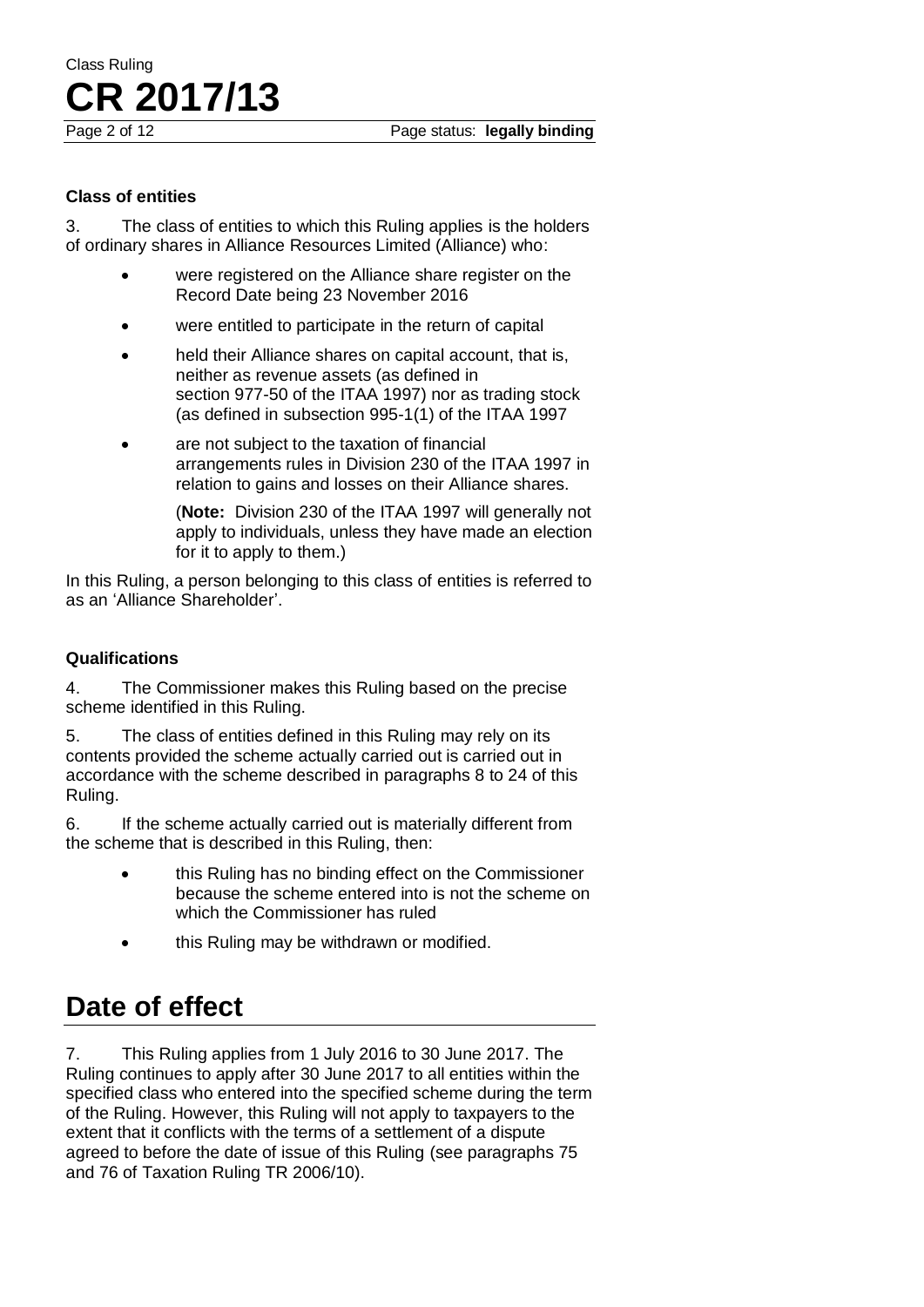### Class Ruling **CR 2017/13** Page status: **legally binding** Page 3 of 12

### **Scheme**

8. The following description of the scheme is based on information provided by Alliance.

**Note:** certain information has been provided on a commercial-in-confidence basis and will not be disclosed or released under Freedom of Information legislation.

9. Alliance is an Australian resident company which was incorporated on 24 March 1994 and has been listed on the Australian Securities Exchange since 19 October 1994.

10. Alliance is the head company of a tax consolidated group that was formed on 1 July 2003. Alliance Craton Explorer Pty Ltd (ACE) is a wholly owned subsidiary of Alliance and has been a member of the tax consolidated group since formation.

11. On 30 August 2002, ACE entered into a joint venture agreement with its joint venture partner in relation to the Four Mile Uranium Project (Project) in South Australia.

12. On 14 July 2015, ACE entered into a Sale and Purchase Agreement with its joint venture partner to sell ACE's entire interest in the Project for \$73.975 million (the Sale). The Sale was completed on 18 September 2015.

13. Alliance funded its interest in the Project entirely from share capital. The \$73.975 million proceeds from the Sale were less than the share capital invested in the Project.

14. On 28 October 2015, Alliance returned share capital of \$50,060,853 to its shareholders as a result of the Sale.

#### **Return of capital**

15. On 16 September 2016, Alliance announced its intention to make another return of capital of \$0.02 per Alliance share held by shareholders on 23 November 2016 (Record Date), subject to shareholder approval.

16. Alliance shareholders approved the subsequent return of capital at the Annual General Meeting of Alliance held on 18 November 2016.

17. On 30 November 2016, the return of capital totalling \$8,343,475 was processed.

- 18. The return of capital:
	- was debited in full against Alliance's share capital account
	- was paid equally to each holder of an Alliance share who was registered on the Alliance share register on the Record Date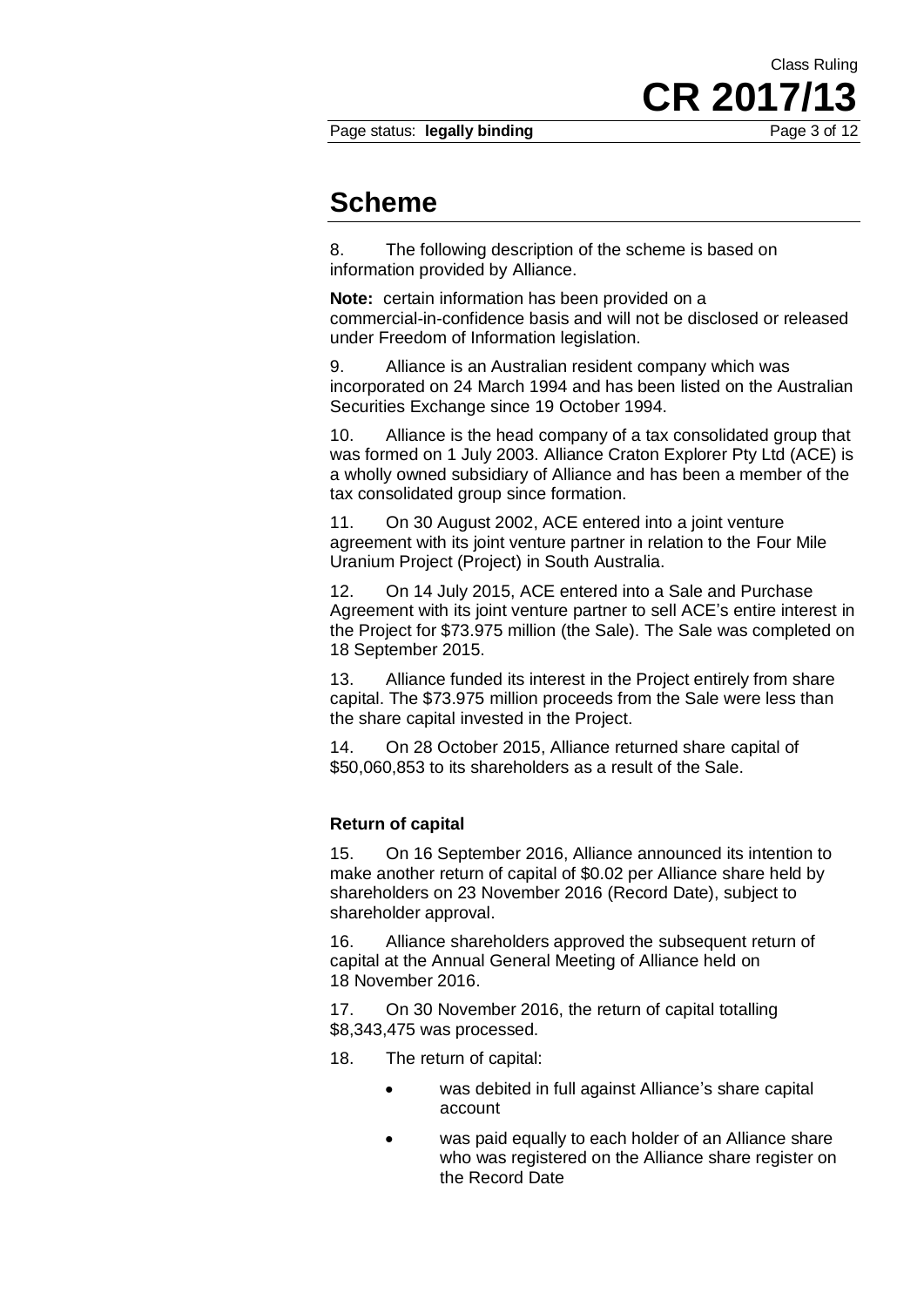

- did not result in the cancellation or variation of shares, and the number of shares held by shareholders did not change as a result of the return of capital
- did not result in fractional entitlements.

#### **Financial and other information**

19. Alliance has a single class share capital structure consisting of fully paid ordinary shares.

20. Alliance's share capital account (as defined in section 975-300 of the ITAA 1997) is not tainted within the meaning of Division 197 of the ITAA 1997.

- 21. As at the Record Date:
	- Alliance's paid up share capital was \$55,841,095
	- Alliance had 417,173,773 ordinary shares on issue
	- Alliance had no current year profits, and had accumulated losses
	- approximately 4.2% of Alliance's shares were held by foreign resident shareholders.

22. Alliance has not historically declared or paid any dividends to its shareholders. Alliance's franking account balance was nil when the return of capital was paid.

23. Alliance has not forecasted the declaration of a dividend to its shareholders in the foreseeable future based on its immediate business operations.

24. Alliance shares were not indirect Australian real property interests within the meaning given by section 855-25 of the ITAA 1997.

## **Ruling**

#### **Return of capital is not dividend**

25. The return of capital to Alliance Shareholders was not a dividend as defined in subsection 6(1).

### **Capital gains tax**

26. CGT event C2 happened when Alliance paid the return of capital to an Alliance Shareholder in respect of an Alliance share they owned at the Record Date but ceased to own before the return of capital was paid (section 104-25 of the ITAA 1997).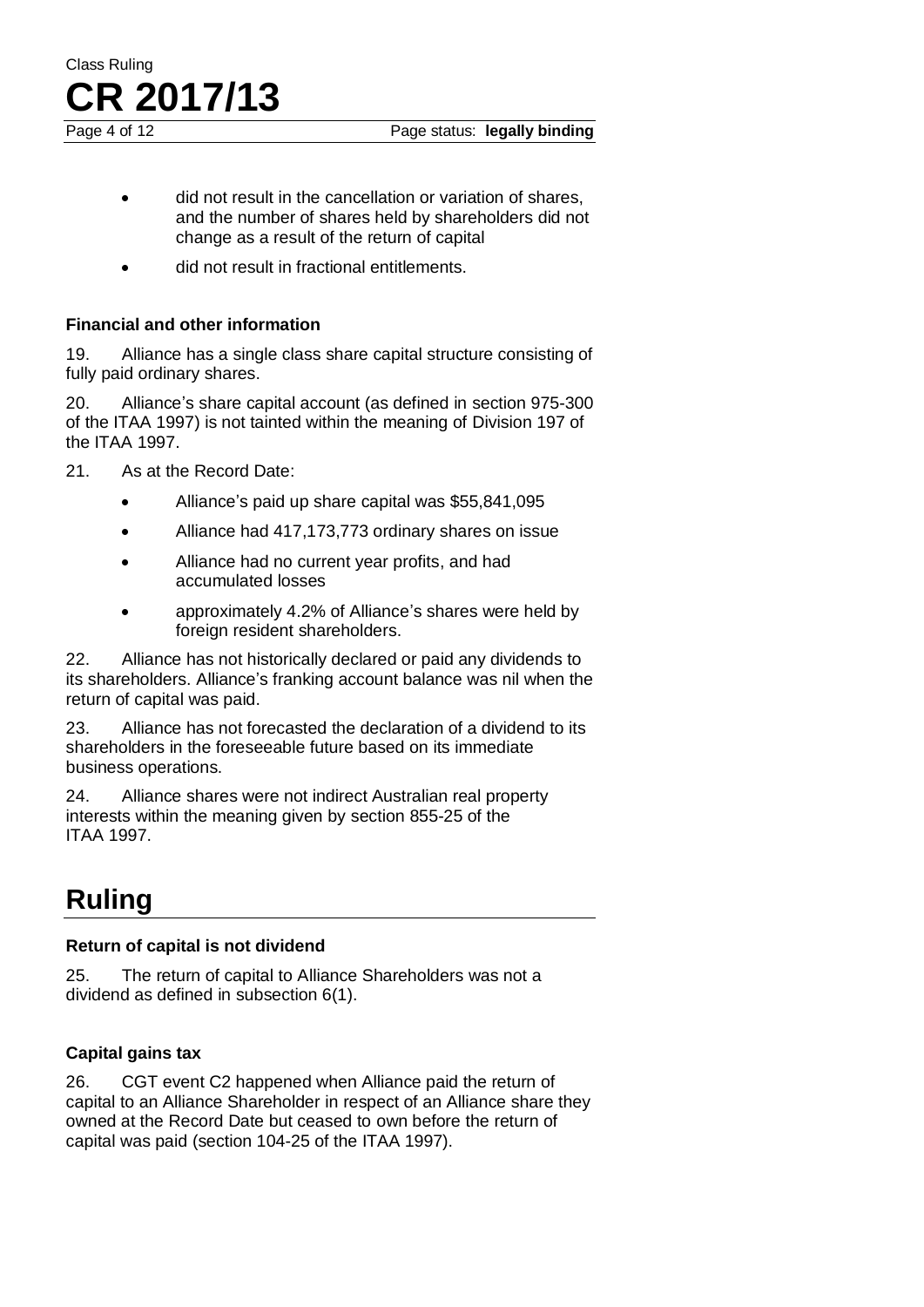#### Page status: **legally binding** Page 5 of 12

27. CGT event G1 happened when Alliance paid the return of capital to an Alliance Shareholder in respect of an Alliance share they owned at the Record Date and continued to own when the return of capital was paid (section 104-135 of the ITAA 1997).

28. Depending on an Alliance Shareholder's circumstances, both CGT event C2 and CGT event G1 may apply.

#### **Anti-avoidance provisions will not apply**

29. The Commissioner will not make a determination under sections 45A or 45B that section 45C applies to the return of capital.

#### **Foreign resident shareholders**

30. An Alliance Shareholder disregards a capital gain or capital loss from CGT event C2 if they were a foreign resident (or the trustee of a foreign trust for CGT purposes) just before the event and the right to receive the return of capital was not covered by item 3 or 5 of the table in section 855-15 of the ITAA 1997.

31. An Alliance Shareholder disregards a capital gain from CGT event G1 if they were a foreign resident (or the trustee of a foreign trust for CGT purposes) just before the event and the Alliance share was not covered by item 3 or 5 of the table in section 855-15 of the ITAA 1997.

**Commissioner of Taxation** 1 March 2017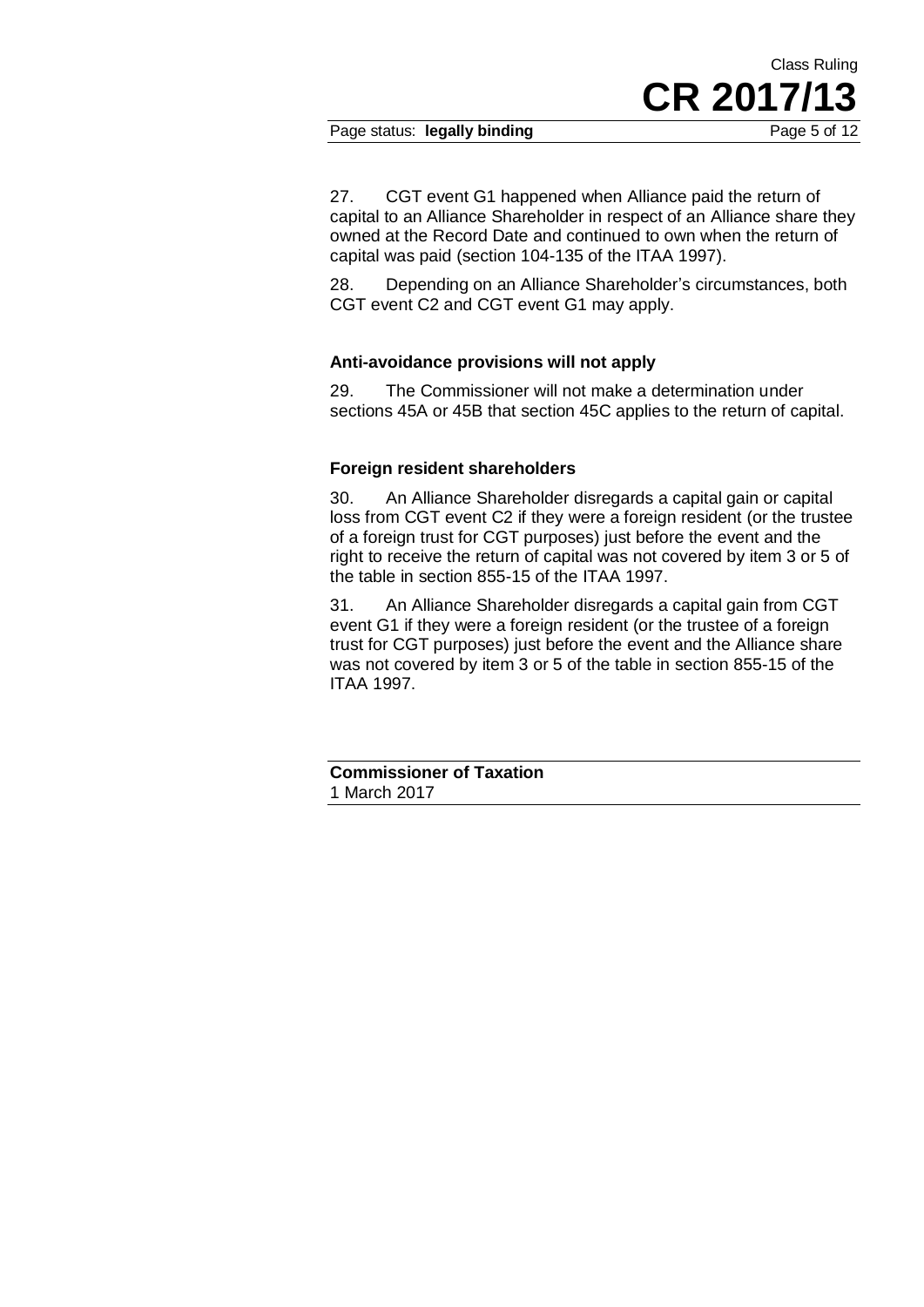Page 6 of 12 Page status: **not legally binding**

## **Appendix 1 – Explanation**

*This Appendix is provided as information to help you*   $\bullet$ *understand how the Commissioner's view has been reached. It does not form part of the binding public ruling.*

#### **Return of capital is not a dividend**

32. The term 'dividend' is defined in subsection 6(1) and includes a distribution made by a company to any of its shareholders. However, paragraph (d) of the definition of 'dividend' excludes a distribution that is debited against an amount standing to the credit of the share capital account of the company.

33. As the return of capital was recorded as being wholly debited to Alliance's share capital account, the return of capital was not a dividend as defined in subsection 6(1).

### **Capital gains tax**

#### *CGT event C2 – section 104-25 of the ITAA 1997*

34. The right to receive the payment of the return of capital was one of the rights inherent in an Alliance share owned by an Alliance Shareholder at the Record Date. If, after the Record Date but before the return of capital was paid, an Alliance Shareholder ceased to own some, or all, of their shares, the right to receive the payment of the return of capital in respect of each of the shares disposed would have been retained by the shareholder as a separate CGT asset.

35. For each right retained, CGT event C2 (section 104-25 of the ITAA 1997) happened when the return of capital was paid. The right to receive the payment (being an intangible CGT asset) ended by the right being discharged or satisfied when the payment was made.

36. An Alliance Shareholder will make a capital gain if the capital proceeds from the ending of the right are more than the cost base of the right. An Alliance Shareholder will make a capital loss if the capital proceeds from the ending of the right are less than the reduced cost base of the right (subsection 104-25(3) of the ITAA 1997).

37. In working out the capital gain or capital loss made from CGT event C2, the capital proceeds will be the amount of the return of capital (subsection 116-20(1) of the ITAA 1997).

38. The cost base of an Alliance Shareholder's right to receive the return of capital is worked out under Division 110 of the ITAA 1997 (modified by Division 112 of the ITAA 1997).

39. The cost base of the right does not include the cost base or reduced cost base of the share previously owned by the Alliance Shareholder that has been applied in working out a capital gain or capital loss made when the share was disposed.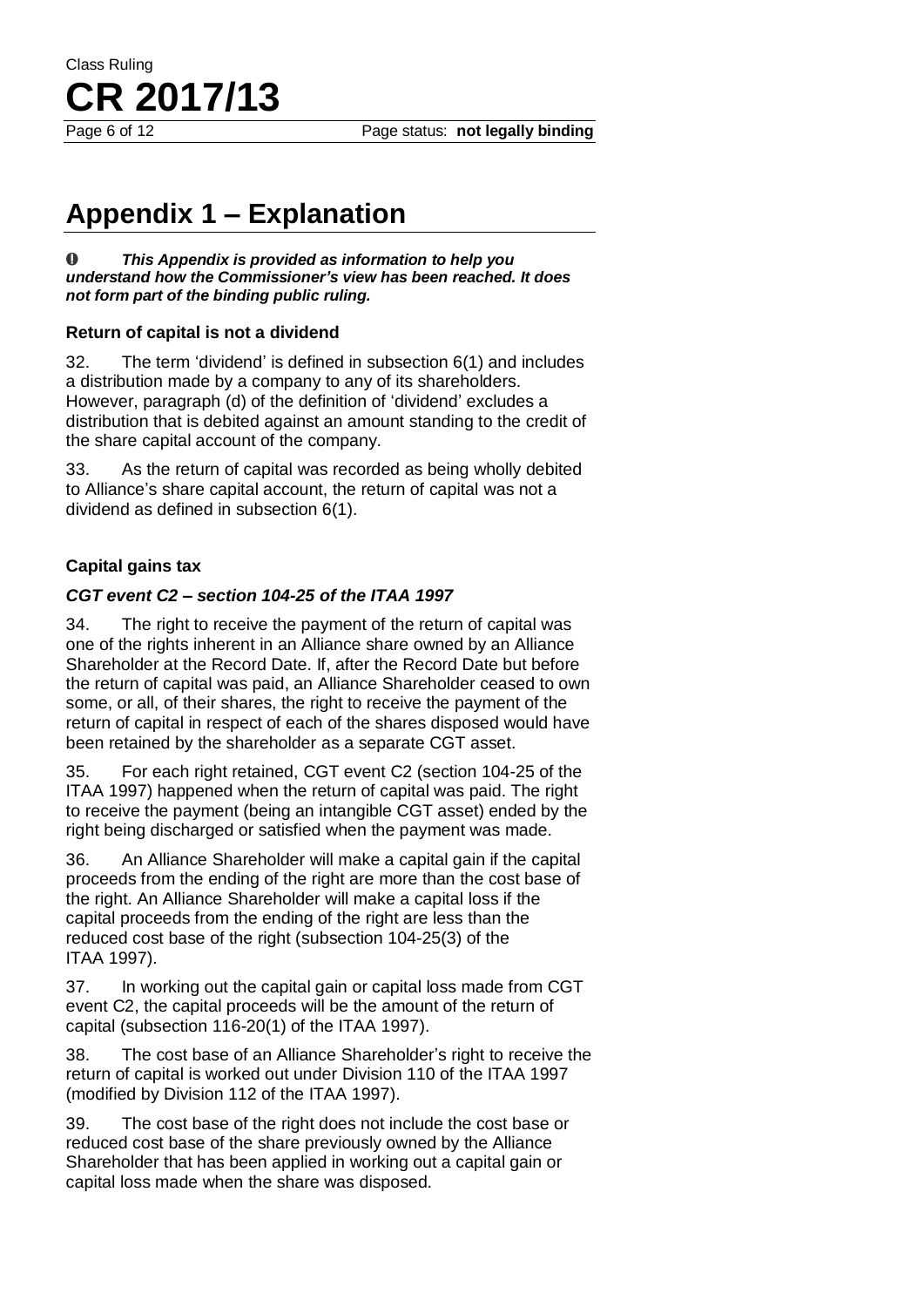Class Ruling

40. The cost base of each right to receive the return of capital will be nil as Alliance Shareholders did not incur any costs to acquire each right.

41. As the right to receive the return of capital was inherent in the Alliance share during the time it was owned, the right is considered to have been acquired at the time when the share was acquired (section 109-5 of the ITAA 1997).

42. A capital gain made when CGT event C2 happened may qualify as a discount capital gain under Subdivision 115-A of the ITAA 1997 provided that the Alliance share was acquired at least 12 months before payment of the return of capital and the other conditions in Subdivision 115-A are satisfied.

#### *CGT event G1 – section 104-135 of the ITAA 1997*

43. CGT event G1 (section 104-135 of the ITAA 1997) happens when a company makes a payment to a shareholder in respect of a share they own (and neither CGT event A1 or C2 happens in relation to the share), and some or all of the payment (the non-assessable part) is neither a dividend nor an amount that is taken to be a dividend under section 47, and the payment is not included in your assessable income.

44. CGT event G1 happened when Alliance paid the return of capital to an Alliance Shareholder in respect of an Alliance share they owned at the Record Date of 23 November 2016 and continued to own when the return of capital was paid.

45. An Alliance Shareholder will make a capital gain if the return of capital is more than the cost base of their Alliance share. The amount of the capital gain is equal to that excess (subsection 104-135(3) of the ITAA 1997).

46. If an Alliance Shareholder makes a capital gain from CGT event G1 happening, the cost base and reduced cost base of the Alliance share is reduced to nil. An Alliance Shareholder cannot make a capital loss from CGT event G1 happening (subsection 104-135(3) of the ITAA 1997).

47. If the return of capital is equal to or less than the cost base of the Alliance share, the cost base and reduced cost base of the Alliance share will be reduced by the amount of the return of capital (subsection 104-135(4) of the ITAA 1997).

48. A capital gain made when CGT event G1 happened may qualify as a discount capital gain under Subdivision 115-A of the ITAA 1997 provided that the Alliance share was acquired at least 12 months before the payment of the return of capital and the other conditions in Subdivision 115-A are satisfied.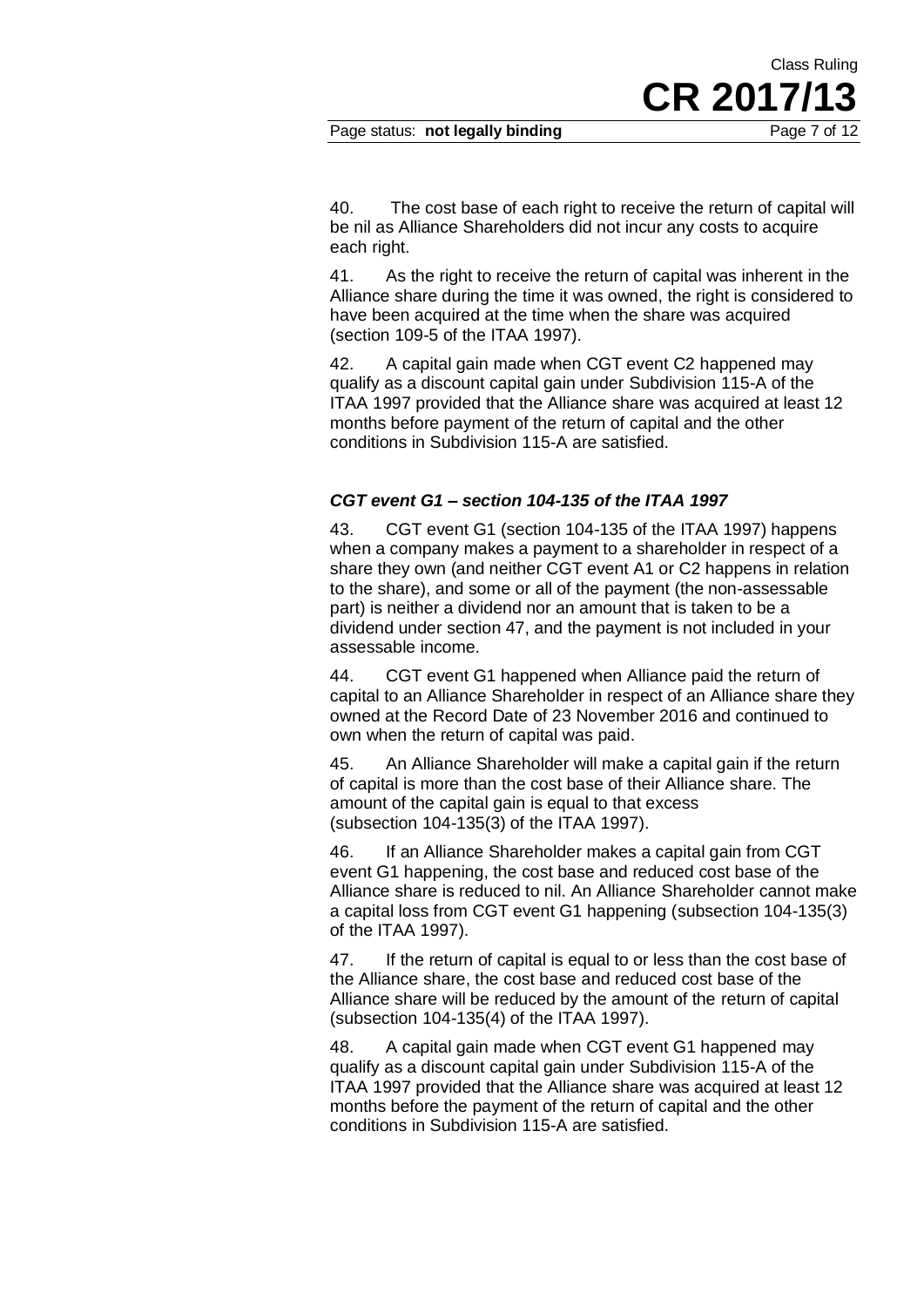#### **Anti-avoidance provisions will not apply**

49. Sections 45A and 45B are two anti-avoidance provisions which, if they apply, allow the Commissioner to determine that all or part of a distribution is treated as an unfranked dividend.

#### *Section 45A*

50. Section 45A applies where capital benefits are streamed to some shareholders (the advantaged shareholders), who would derive a greater benefit from the capital benefits than other shareholders (the disadvantaged shareholders) and it is reasonable to assume these disadvantaged shareholders have received, or are likely to receive, dividends.

51. A reference to the 'provision of a capital benefit to a shareholder in a company', as defined in section 45A(3), includes the distribution to the shareholder of share capital (45A(3)(b)).

52. The return of share capital by Alliance to its shareholders constituted the provision of a capital benefit. However, as Alliance made a pro-rata return of capital to all shareholders that held shares on the Record Date, there was no streaming of capital benefits to some shareholders and not to others because the capital benefits were received by both advantaged shareholders and disadvantaged shareholders contrary to paragraph 45A(1)(a).

53. Therefore, section 45A does not apply to the return of capital. Accordingly, the Commissioner will not make a determination under subsection 45A(2) that section 45C applies in relation to the whole, or a part, of the return of capital.

### *Section 45B*

54. Section 45B applies where certain capital payments, including a return of capital, are made to shareholders in substitution for dividends. Specifically, the provision applies where:

- there is a scheme under which a person is provided with a capital benefit by a company (paragraph 45B(2)(a))
- under the scheme a taxpayer (the relevant taxpayer), who may or may not be the person provided with the capital benefit, obtains a tax benefit (paragraph  $45B(2)(b)$ <sup>1</sup>

j  $1$  Here, the 'relevant taxpayer' is an Alliance Shareholder.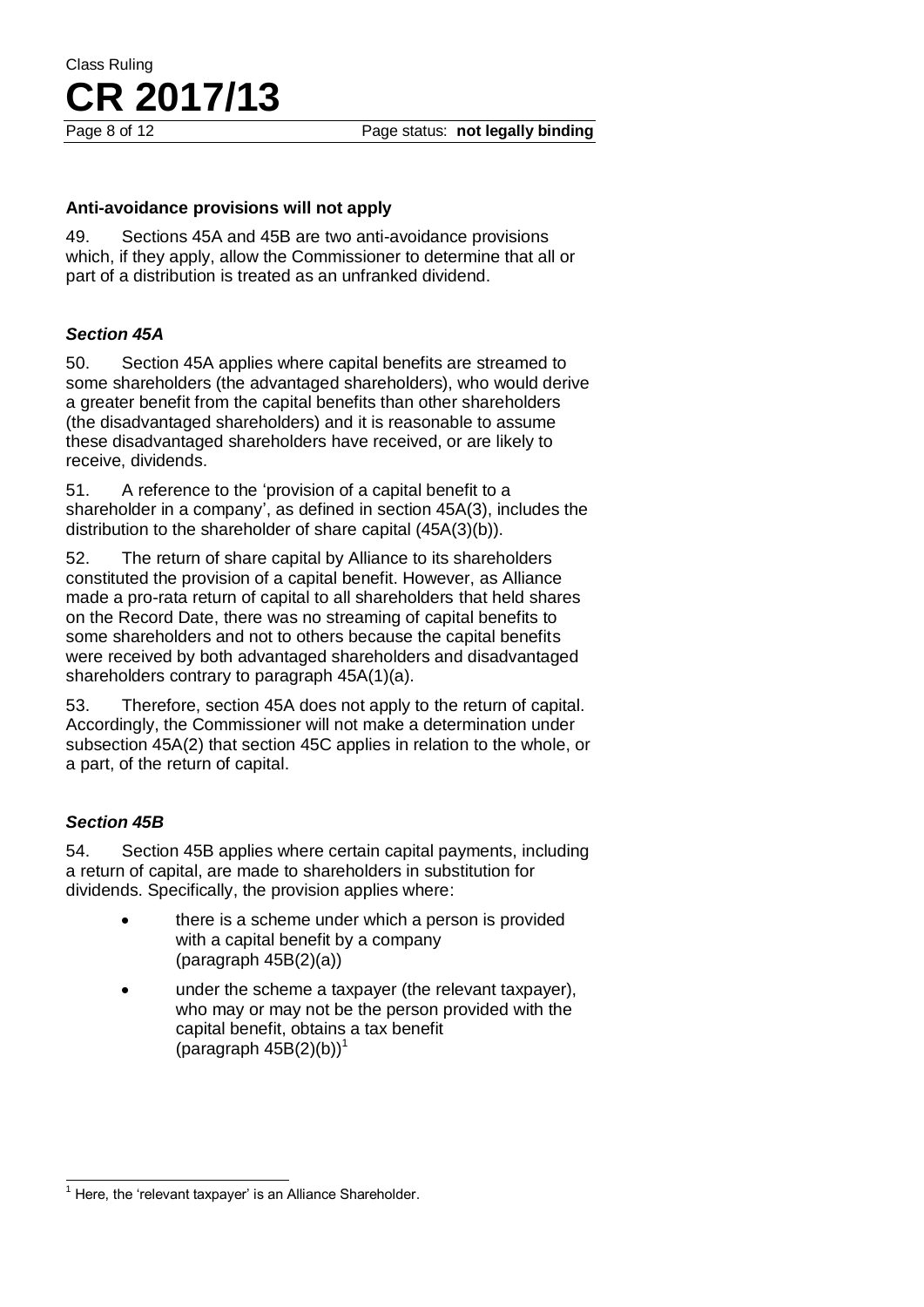having regard to the relevant circumstances of the scheme, it would be concluded that the person, or one of the persons, who entered into or carried out the scheme or any part of the scheme did so for a purpose, other than an incidental purpose, of enabling the relevant taxpayer to obtain a tax benefit (paragraph 45B(2)(c)).

#### *Scheme and tax benefit*

55. The return of capital to Alliance Shareholders was a scheme within the meaning given by subsection 995-1(1) of the ITAA 1997. The Commissioner is also satisfied that at least some Alliance Shareholders obtained a tax benefit within the meaning of subsection 45B(9) as a result of receiving the return of capital.

#### *Relevant circumstances*

56. Subsection 45B(8) lists the relevant circumstances of the scheme which the Commissioner must have regard to when determining whether or not the requisite purpose exists.

57. Having regard to the relevant circumstances of the scheme to return capital to Alliance shareholders, it cannot be concluded that the scheme was entered into or carried out for a more than incidental purpose of enabling Alliance Shareholders to obtain a tax benefit.

58. Accordingly, the Commissioner will not make a determination under subsection 45B(3) that section 45C applies to the return of capital.

#### **Foreign resident shareholders**

59. Under section 855-10 of the ITAA 1997, an entity disregards a capital gain or capital loss from a CGT event if they are a foreign resident or the trustee of a foreign trust for CGT purposes just before a CGT event happens, and the CGT event happens in relation to a CGT asset that is not 'taxable Australian property'.

60. The term 'taxable Australian property' covers five categories of CGT assets and is defined in the table in section 855-15 of the ITAA 1997.

61. Items 1, 2 and 4 of the table in section 855-15 of the ITAA 1997 do not apply to a right to receive the return of capital or an Alliance share.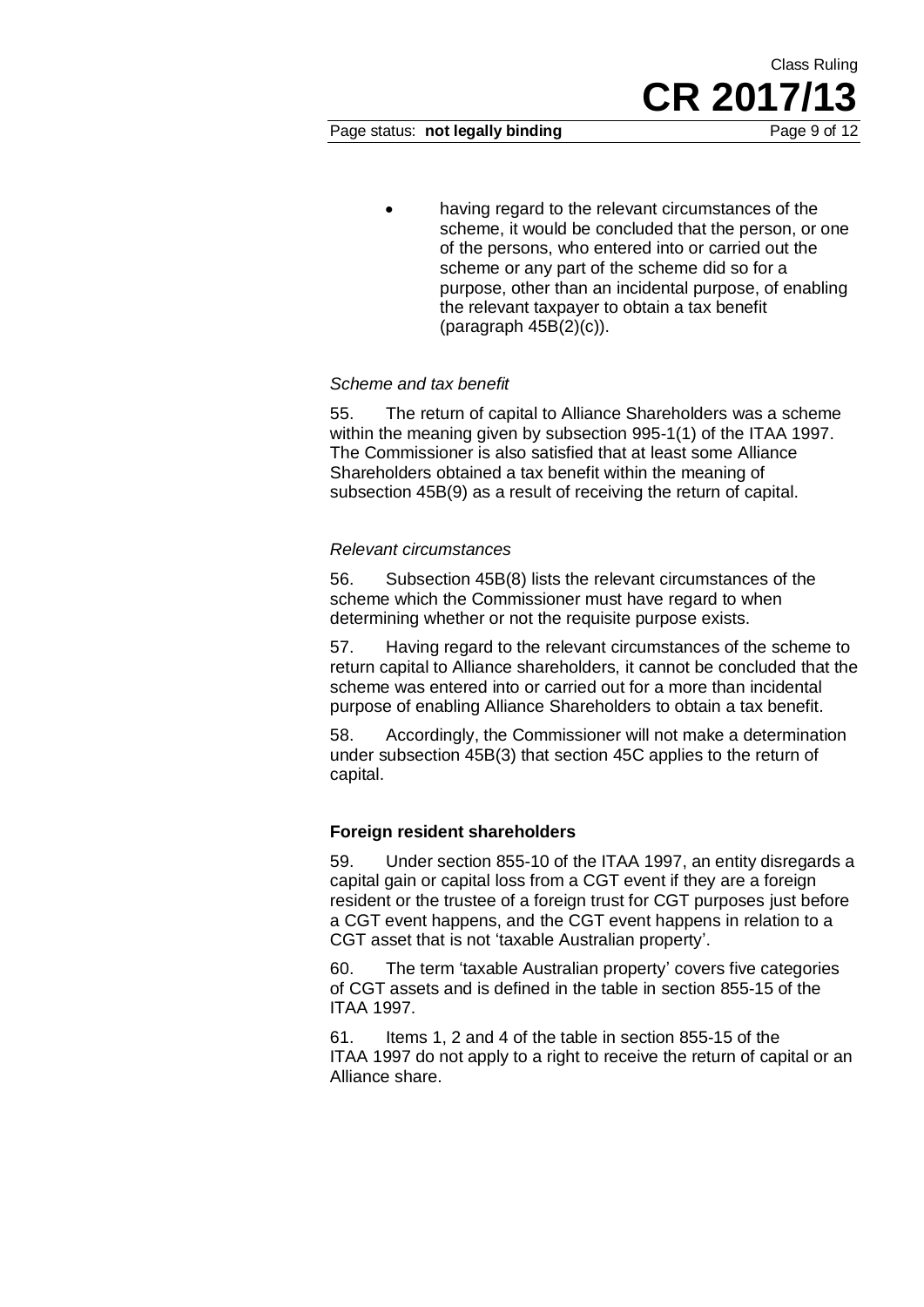- 62. Accordingly:
	- an Alliance Shareholder will disregard a capital gain or capital loss from CGT event C2 if they were a foreign resident or the trustee of a foreign trust for CGT purposes just before the CGT event happened and the right to receive the return of capital was not covered by item 3 or 5 of the table in section 855-15 of the ITAA 1997
	- an Alliance Shareholder will disregard a capital gain from CGT event G1 if they were a foreign resident or the trustee of a foreign trust for CGT purposes just before the CGT event happened and the Alliance share was not covered by item 3 or 5 of the table in section 855-15 of the ITAA 1997.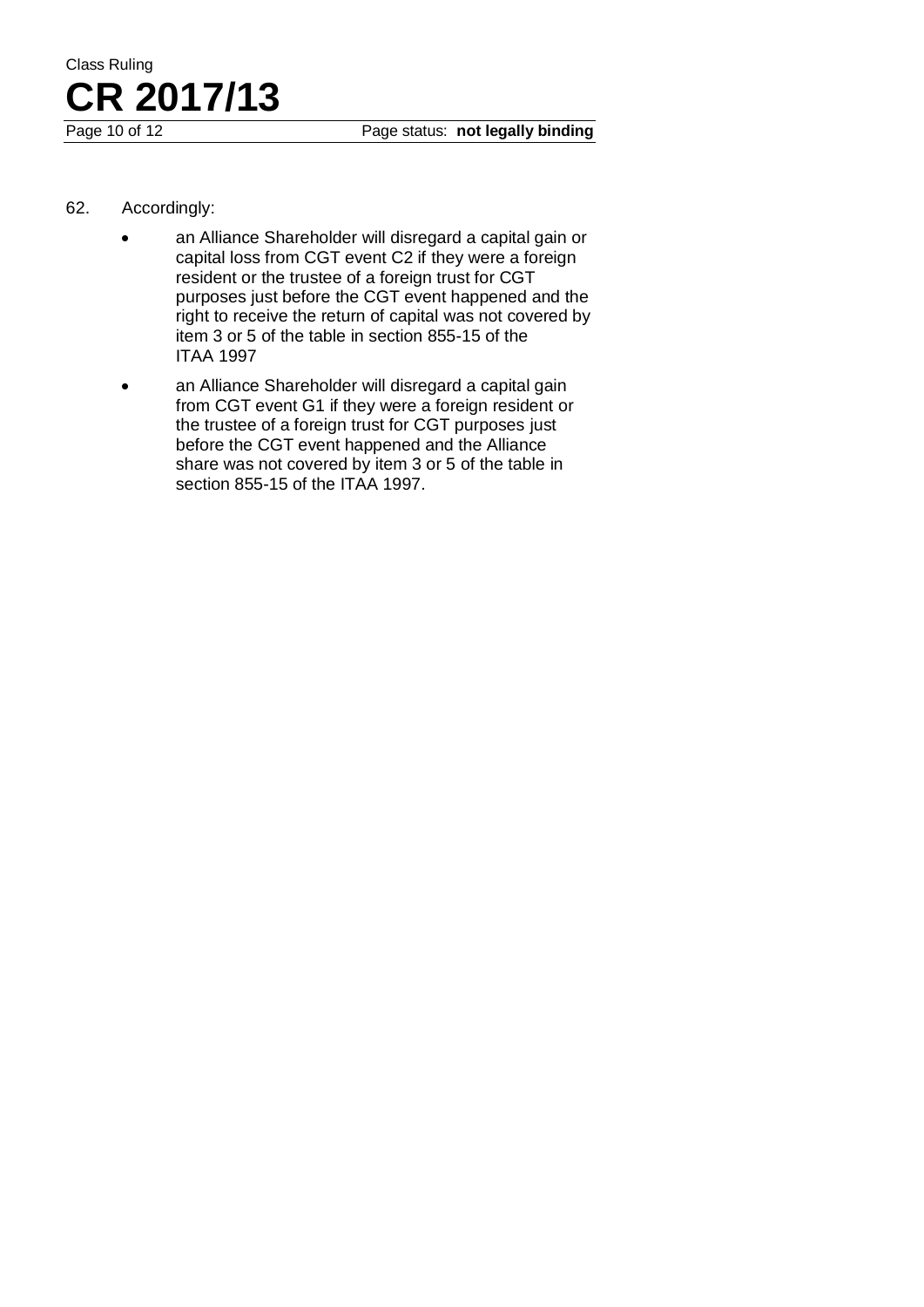# **Appendix 2 – Detailed contents list**

| The following is a detailed contents list for this Ruling:<br>63. |                |
|-------------------------------------------------------------------|----------------|
|                                                                   | Paragraph      |
| What this Ruling is about                                         | 1              |
| Relevant provision(s)                                             | $\overline{2}$ |
| <b>Class of entities</b>                                          | 3              |
| Qualifications                                                    | 4              |
| Date of effect                                                    | $\overline{7}$ |
| <b>Scheme</b>                                                     | 8              |
| Return of capital                                                 | 15             |
| Financial and other information                                   | 19             |
| <b>Ruling</b>                                                     | 25             |
| Return of capital is not dividend                                 | 25             |
| Capital gains tax                                                 | 26             |
| Anti-avoidance provisions will not apply                          | 29             |
| Foreign resident shareholders                                     | 30             |
| <b>Appendix 1 - Explanation</b>                                   | 32             |
| Return of capital is not a dividend                               | 32             |
| Capital gains tax                                                 | 34             |
| CGT event C2 - section 104-25 of the ITAA 1997                    | 34             |
| CGT event G1 - section 104-135 of the ITAA 1997                   | 43             |
| Anti-avoidance provisions will not apply                          | 49             |
| Section 45A                                                       | 50             |
| Section 45B                                                       | 54             |
| Scheme and tax benefit                                            | 55             |
| Relevant circumstances                                            | 56             |
| Foreign resident shareholders                                     | 59             |
| Appendix 2 - Detailed contents list                               | 63             |